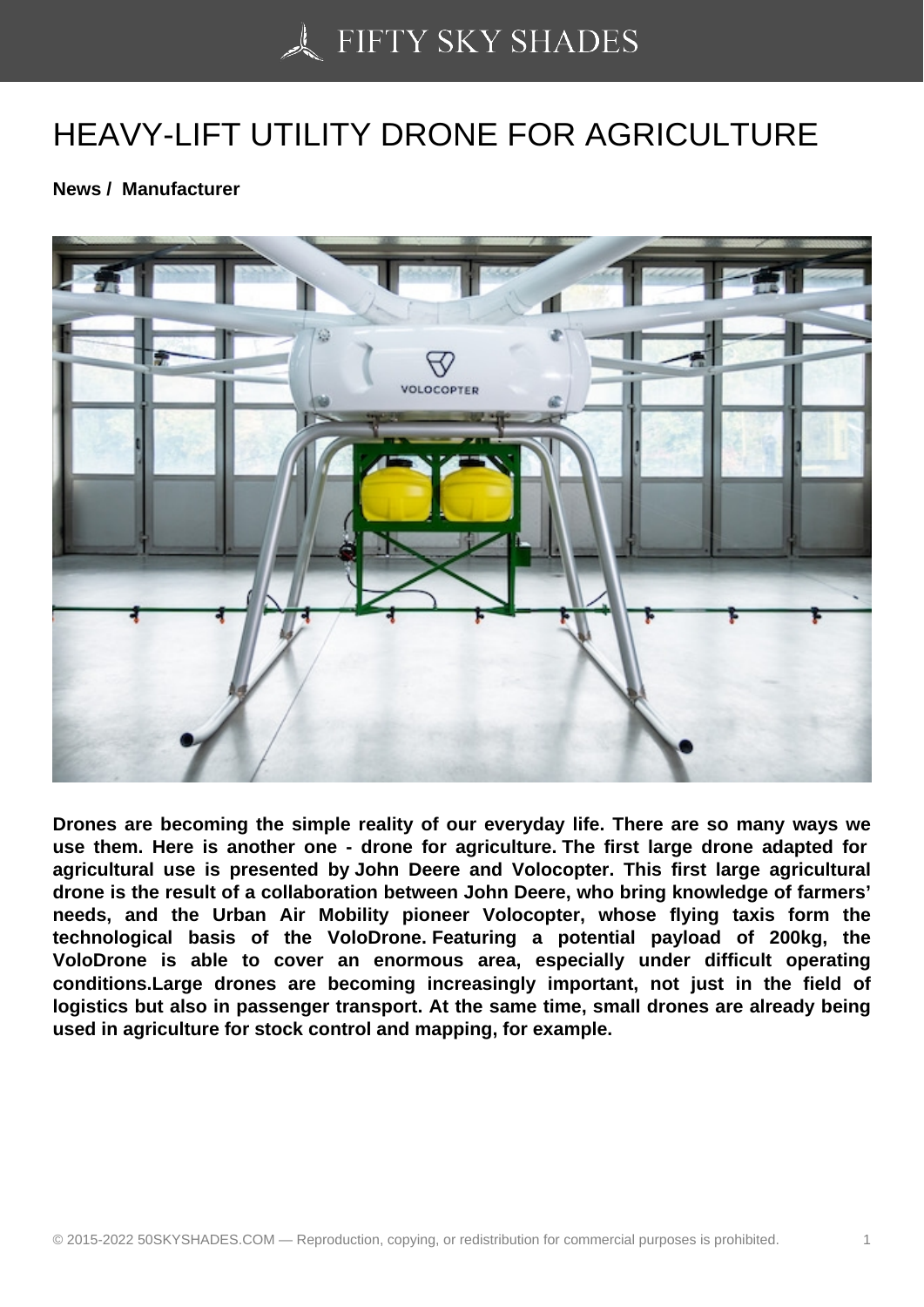

**Both companies see great potential for the VoloDrone's use in agriculture, with capabilities ranging from difficult topography to increased efficiency in the use of crop protection agents, sowing seeds or frost control. The development of this demonstrator is a first step towards bringing this innovative technology closer to commercial application after full testing in the field.**

**The VoloDrone is powered by 18 rotors with an overall diameter of 9.2 m, and features a fully electric drive using exchangeable lithium-ion batteries. One battery charge allows a flight time of up to 30 minutes, and the VoloDrone can be operated remotely or automatically on a pre-programmed route.**

The drone frame is equipped with a flexible standardized payload attachment system. This means that different devices can be mounted on the frame depending on the application. For crop protection, the drone is equipped with two capacity tanks, a pump, and a spray bar.

Thanks to the drone's low flight altitude, a very large area coverage of up to 6ha/hr can be achieved and spray management improved. This makes the VoloDrone a sustainable, precise, and cost-effective alternative to helicopters. Due to the system's high flexibility and GPS control, more selective area-specific treatments are also possible.

Appropriate flight and application tests will be carried out with the demonstrator VoloDrone sprayer over the next growing season.